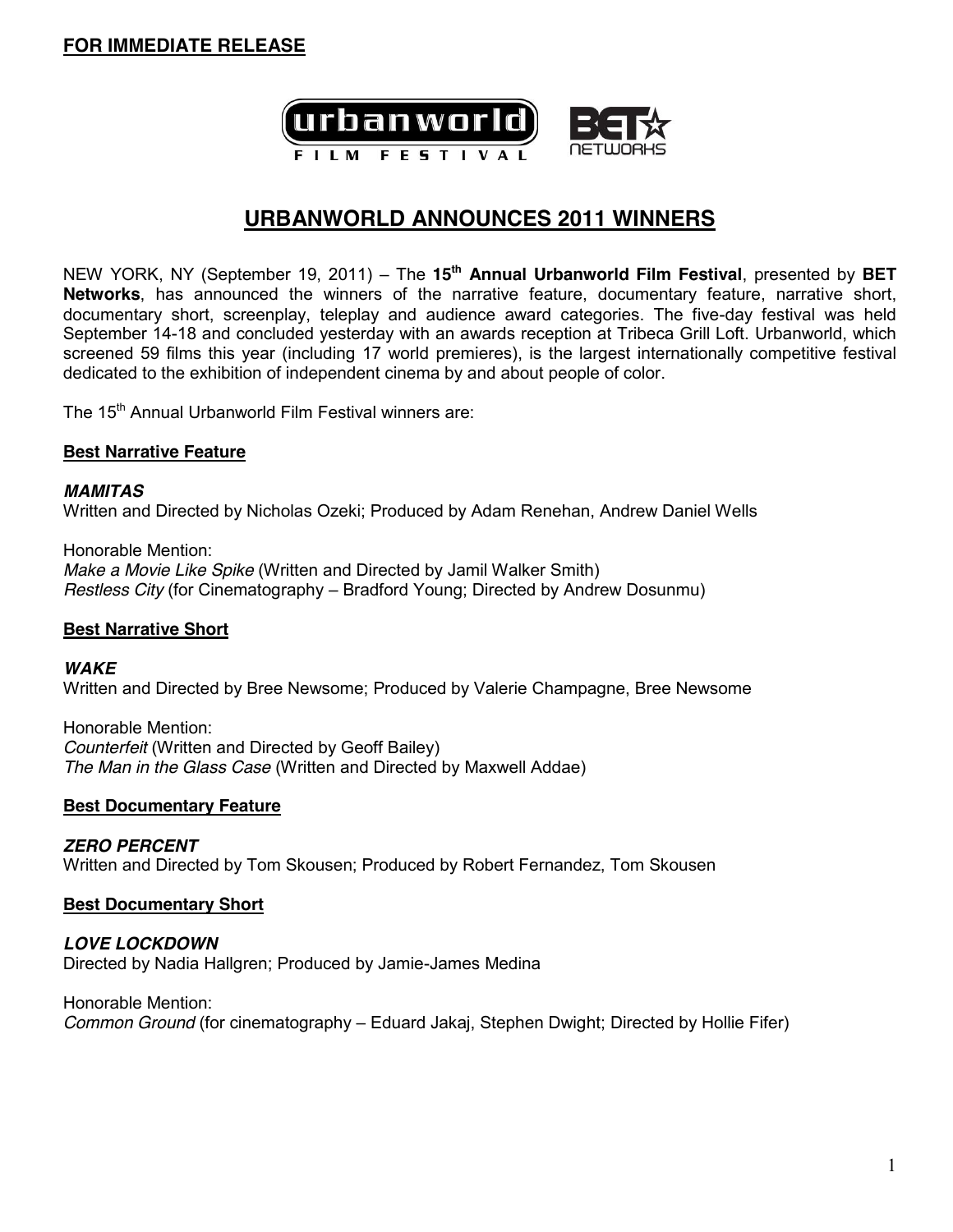## **Best Screenplay**

# *AFTER THE STORM*

Written by Cole Wiley

Honorable Mention: *Blackbird* (Written by David Polk) *The Divide* (Written by Rashmi Singh)

# **Best Teleplay**

*WHITEHALL* Written by Dawn M. Green and Aliza Pearl Kennerly

## **Audience Award**

## *LIFE LOVE SOUL*

Written and Directed by Noel Calloway; Produced by Allen J. West, Benny Pough, Dedra N. Tate

Honorable Mention:

*Brooklyn Boheme* (Directed by Diane Paragas and Nelson George)

# **The 15th Annual Urbanworld Film Festival Jurors are:**

### Narrative Shorts Jurors

- Alyce Myatt Director of Media Arts, NEA (National Endowment for the Arts)
- Tambay Obenson Filmmaker, Film Critic and Creator, Shadow & Act
- **Effie T. Brown Producer (***Rocket Science***)**

#### Narrative Features Jurors

- $\bullet$  Lauren Craniotes VP of Productions, Sony Pictures
- **EXECT:** Barry Jenkins Writer & Director (*Medicine for Melancholy*)
- Stephanie Allain Producer (*Hustle & Flow*)
- Dori Begley Head of Acquisitions, Magnolia Pictures
- Roger Bobb President, Bobbcat Films *(House Of Payne)*

## Documentary Shorts & Features Jurors

- Jeff Zimbalist Writer & Director (*Favela Rising*)
- $\bullet$  Jackie Glover VP of Documentary Films, HBO
- Valerie Watts Meraz VP of Content Acquisitions, Showtime Networks

## Screenplays Jurors

- $\bullet$  Moikgantsi Kgama Founder, ImageNation
- Jae Kim Senior Director of Original Programming, BET Networks
- Glendon Palmer VP of Development, Our Stories Films
- Paul Hall CEO/Founder, Paul Hall Productions *(For Colored Girls)*
- **•** Ava DuVernay Writer, Director, & Producer (*I Will Follow*)